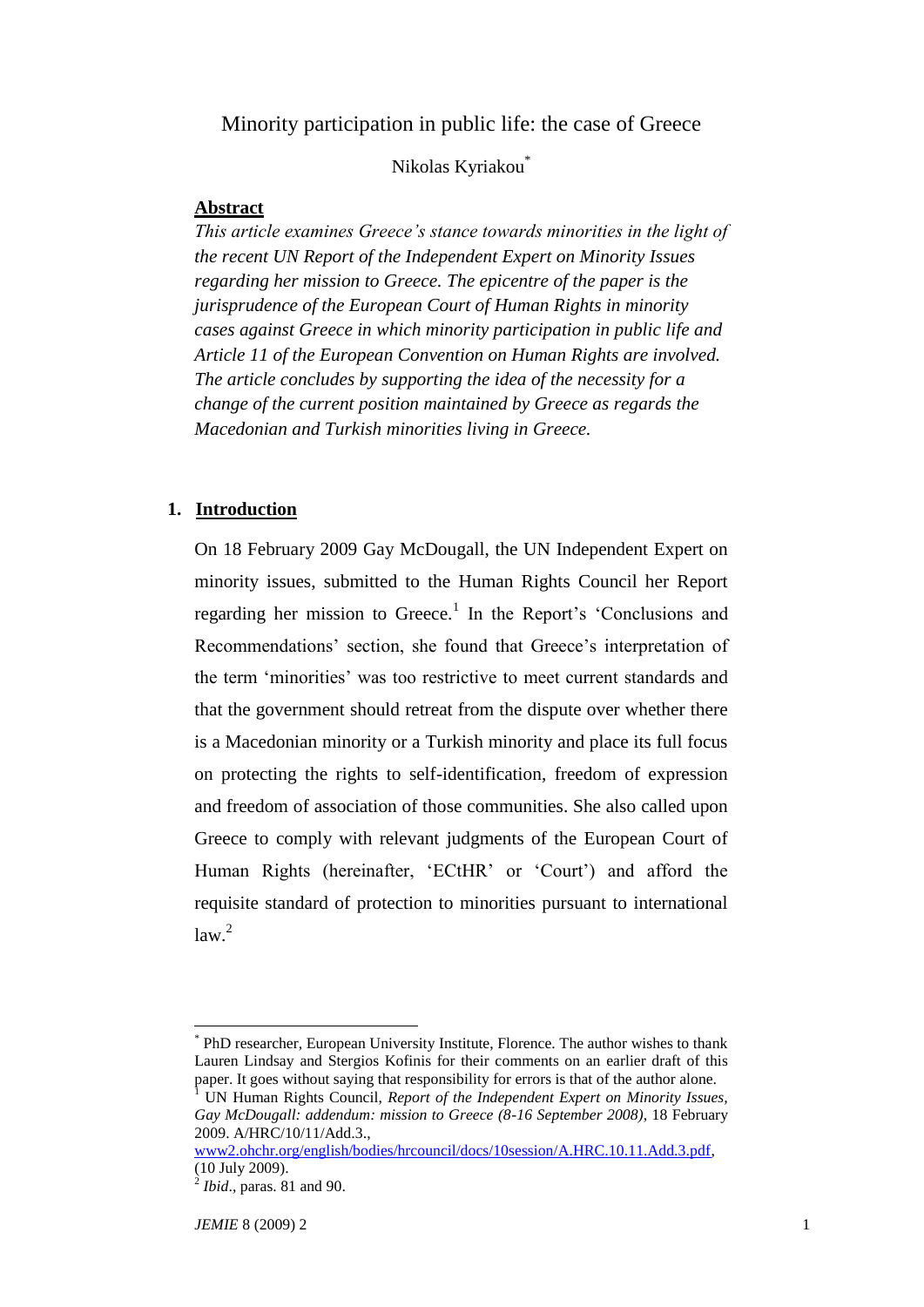The aim of the current paper is to examine the political participation of these two minorities in Greece. For the purposes of this paper "political participation" is understood in a broad manner, encompassing participation in the common domains of public life through the medium of associations and political parties. A central point of reference is the jurisprudence of the ECtHR which emanates directly from this geographical and conceptual framework. The paper does not intend to discuss all aspects of the minority issue within the European Convention for the Protection of Human Rights and Fundamental Freedoms (ECHR), but will try to sketch out the contemporary issues surrounding it, with a particular focus on Greece. Setting matters in historical perspective assists the examination of Greece's stance.

Starting from the interwar period I will take a "snapshot" of the League of Nations' minority protection arrangements and describe its main features and Greece"s position within it. This will be followed by a brief presentation and commentary on three judgments of the ECtHR which cover a ten year time-span, from 1998 to 2008. The discussion will centre on Articles 11 (freedom of assembly and association) and 14 (prohibition of discrimination). It is these two Articles which contain the two main features of interest: the freedom of association as a "political" right and the prohibition of discrimination on the grounds of association with a national minority.

The last part of this paper will lend support to the idea that there are interpretative tools available to the ECtHR to tackle minority issues. Against this backdrop, I will argue that Greece's current perception for and stance towards minorities is no longer sustainable for a series of legal and political reasons and that a radical change in its policies is needed.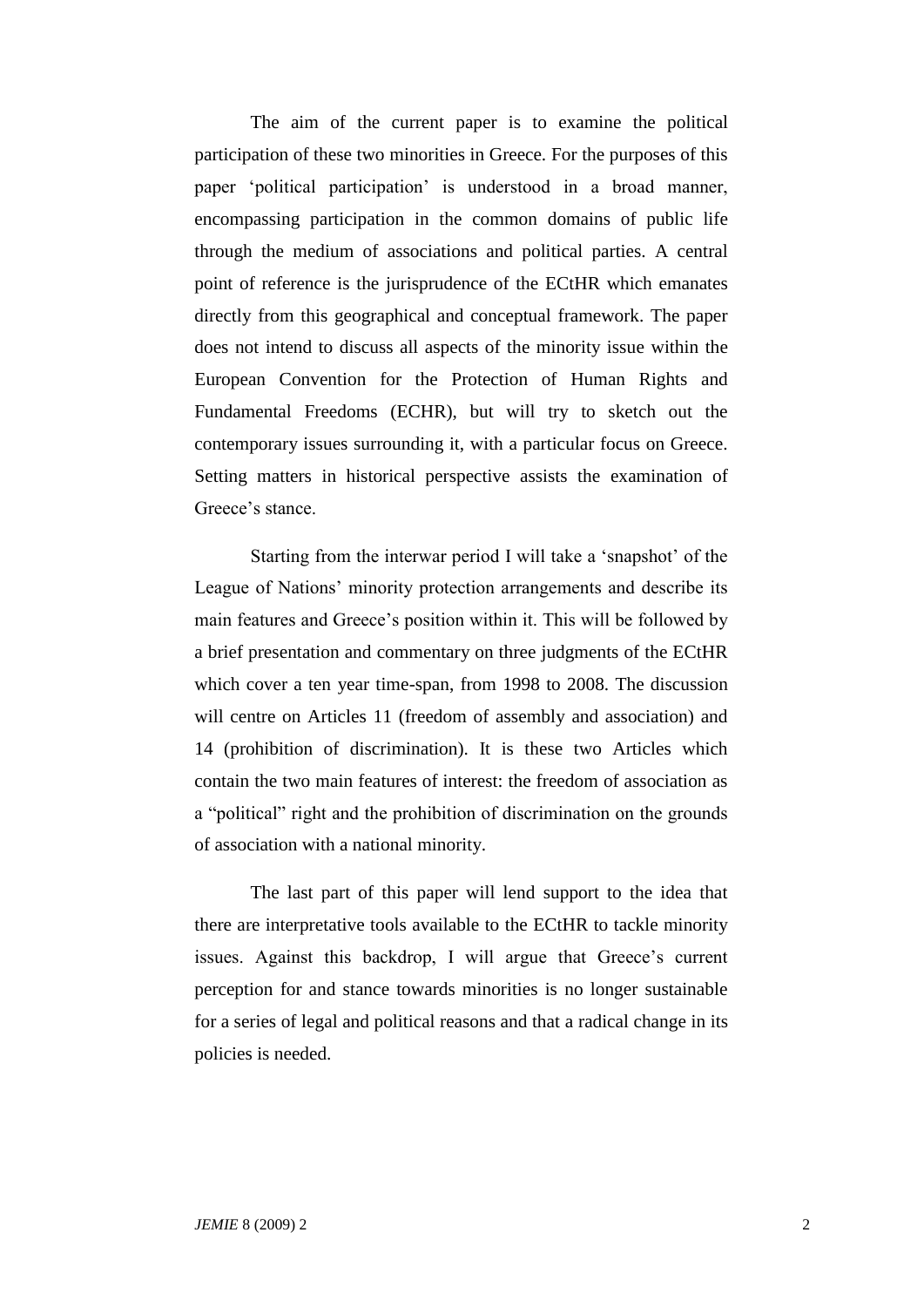### **2. The heritage of the League of Nations**

Greece"s attitude towards minorities has closely followed that of the international (legal and political) community: a highly changeable amount of attention being spent on this thorny issue. Notwithstanding the high homogeneity of its population, the Greek State has since its independence in 1830 dealt, in different historical periods, with minorities living within its borders. Minorities were, and continue to be, perceived by the State as a problem by definition. This is quite understandable in light of the various political turbulences, border resetting and irredentism in the Balkan Peninsula for most part of the  $20<sup>th</sup>$  century.

An institutionalized system of minorities' protection was meticulously set up within the League of Nations. The system imposed in a unilateral fashion obligations on the defeated, with the exemption of Germany. This system bore some interesting characteristics: it consisted of several types of instruments; there were provisions which contained the most far-reaching measures concerning obligations of the States in relation to educational and cultural affairs; provisions that were addressed to all inhabitants of the State; other provisions that were aimed at some individuals in particular, such as, "nationals" who belonged to racial, religious, or linguistic minorities; provisions relating to the Jewish community as a whole; and, provisions conferring rights upon specific minority organizations.<sup>3</sup>

Greece had the peculiarity of being on the winners' side, but due to its subsequent conflict with Turkey, in the aftermath of World War I, it found itself on the same side with states upon which obligations towards minorities were imposed. Added to the Treaty of Sèvres of 1920, it was also part of the Treaty of Lausanne of 1923. The

<sup>3</sup>Meijknecht, A. (2001). *Towards international personality: the position of minorities and indigenous peoples in international law*. Antwerp, Intersentia., pp. 123-128.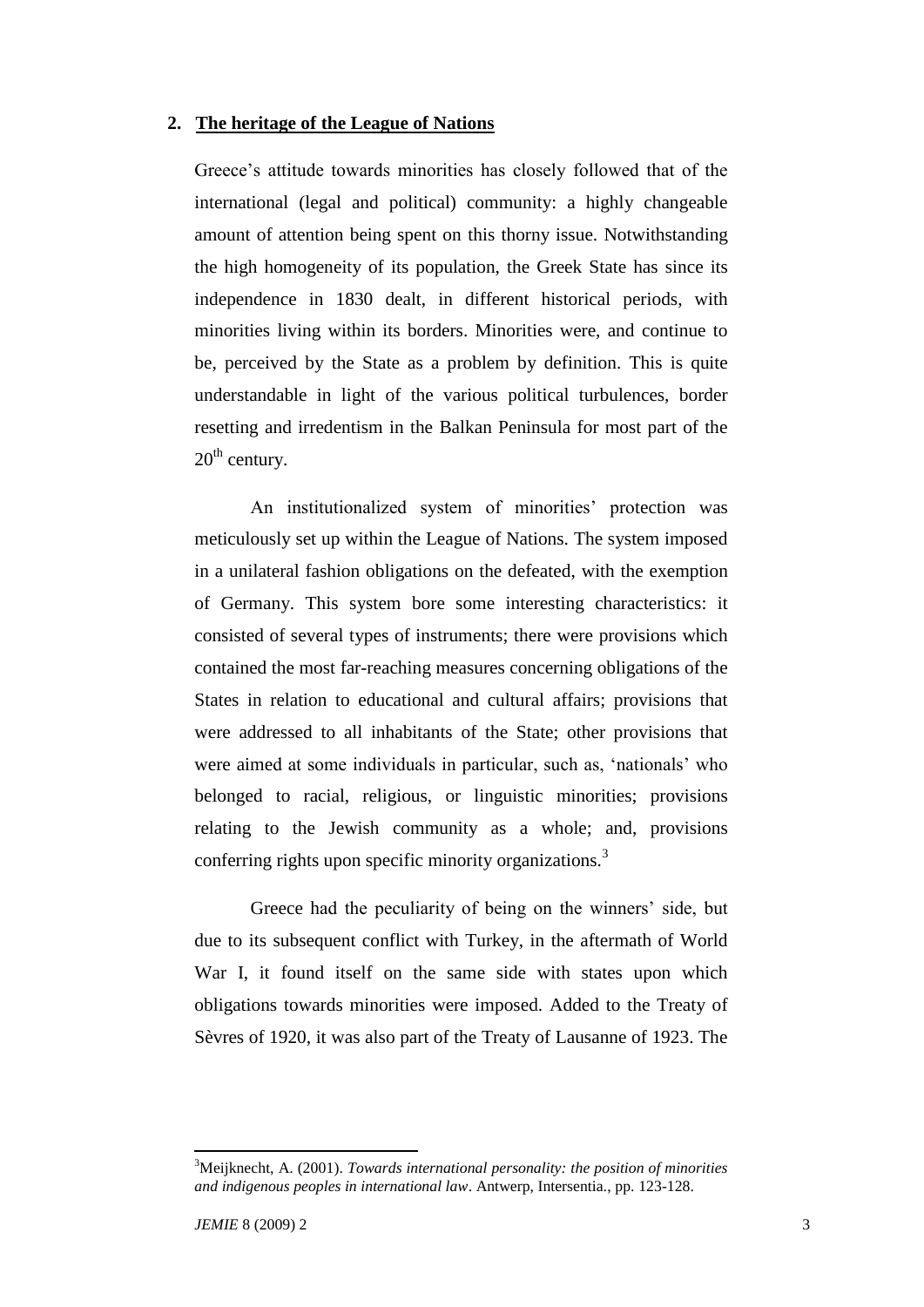two treaties regulated, *inter alia*, the protection of the Muslim and non-Muslim minorities remaining in their respective territories.<sup>4</sup>

The League's overall system of minorities' protection did not prove to be viable for several reasons. One of the most prominent ones was the revisionist stance of states which had assumed obligations *visà-vis* minorities who felt that the system was overly onerous for them. By 1934 the concerted dispute of the system by these states had brought the system to its limits, after it had been politically manipulated by them.<sup>5</sup> Greece's concerns and fears, exacerbated by the overwhelming number of complaints lodged against it by minority groups, led Greece to assess the system as detrimental to its national interests and joined Germany, Poland, Romania, Czechoslovakia and Yugoslavia in disputing it. It is my hypothesis, to which I will turn to later in this paper, that along with the political developments in the subsequent years, Greece's negative experience with the League's system is still casting a heavy shadow on its perceptions regarding minority issues. In other words, Greece's current stance on minority issues is prefigured by the political choices made during the interwar period.

What then remains of the League of Nations? Only two international instruments which fit rather awkwardly in today"s world: the Treaty of Lausanne and Finland"s statement for the Åaland Islands.<sup>6</sup> The former has become a *mantra* for the official position of Greece in relation to its obligations towards the Muslim minority of western Thrace. It constitutes the foundation of an extremely formalistic argument for the non-recognition of other minorities. For Greece, the existence of minorities is contingent upon their recognition

l

<sup>4</sup> Divane, L. (1995). Hellada kai meionotetes: to systema diethnous prostasias tes koinonias ton ethnon. Athena, Nephele., p. 63.

<sup>&</sup>lt;sup>5</sup>Tsitselikes, K. and D. Christopoulos (1997). To meionotiko phainomeno sten Hellada: mia symvole ton koinonikon epistemon. Athena, Ekdoseis Kritike., p. 194, Divane, *supra* note 4, p. 48.

<sup>&</sup>lt;sup>6</sup> Study of the legal validity of the undertakings concerning minorities, UN DOC E/CN.4/367. http://documentsddsny.un.org/doc/UNDOC/GEN/GL9/006/98/pdf/GL900698.pdf?OpenElement, (17 July 2009).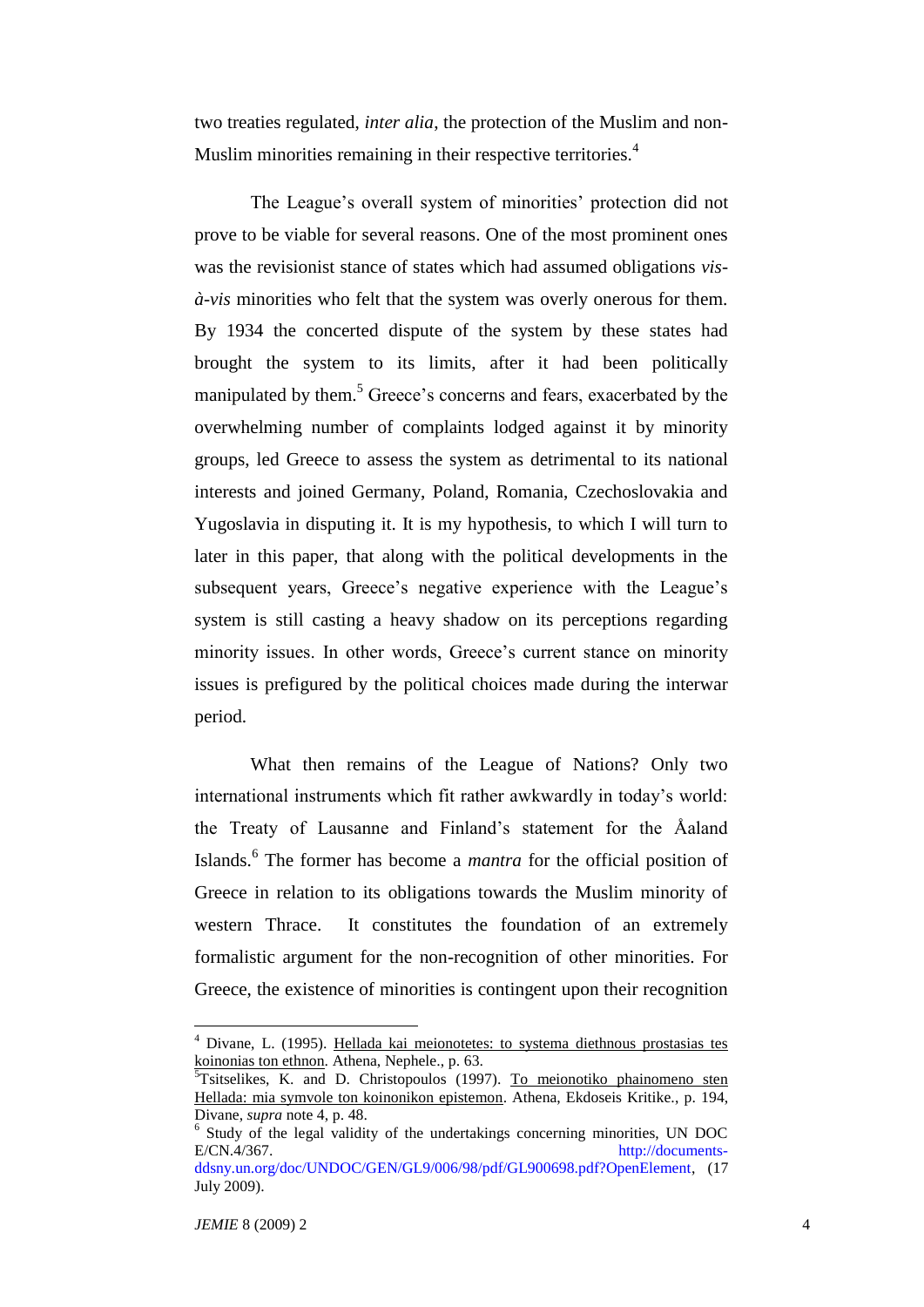through treaty law, which effectively means that the only minority recognized in Greece is the Muslim one. This point is closely related to the consistent denial of Greek courts to accept the use of the word "Turkish" and its derivatives for the determination of the character of certain members of the Muslim minority and also for banning the use of the word "Macedonian" since this bears an ethnic connotation related to the claims made by the Former Yugoslavian Republic of Macedonia.

This, in turn, brings me to the discussion of three relevant judgments of the European Court of Human Rights. Their connecting factor is that they expose to judicial scrutiny the Greek stance towards these two minorities. This exposure has been achieved through complaints lodged under Article 11 of the European Convention on Human Rights (ECHR), which provides for the right to peaceful assembly and association with others (subject to its notorious triple test of its second paragraph).

### **3. ECtHR Case law**

In *Sidiropoulos v Greece*<sup> $7$ </sup> the applicants lodged an application under Articles 6, 9, 10, 11 and 14 against Greece based on its refusal to allow the registration of a non-profit association named "Home of Macedonian Civilisation", whose object was the cultural development of the inhabitants of the region. Greek courts had justified the refusal on the basis that the purpose of the use of the term "Macedonian" was to dispute the Greek identity of Macedonia and its inhabitants and from which they inferred an intention on the part of the organisation's founders to undermine Greece's territorial integrity.<sup>8</sup> The ECtHR examined the alleged violation of Article 11 and found a violation. It rejected Greece"s submissions, and concluded that:

"Territorial integrity, national security and public order were not threatened by the activities of an association whose aim was to promote a region"s culture, even supposing that it also aimed partly to promote the culture of a minority; the existence

 7 *Sidiropoulos and Others* v. *Greece*, 10 July 1998, ECHR, (no. 57/1997/841/1047). 8 *Ibid*., par. 11.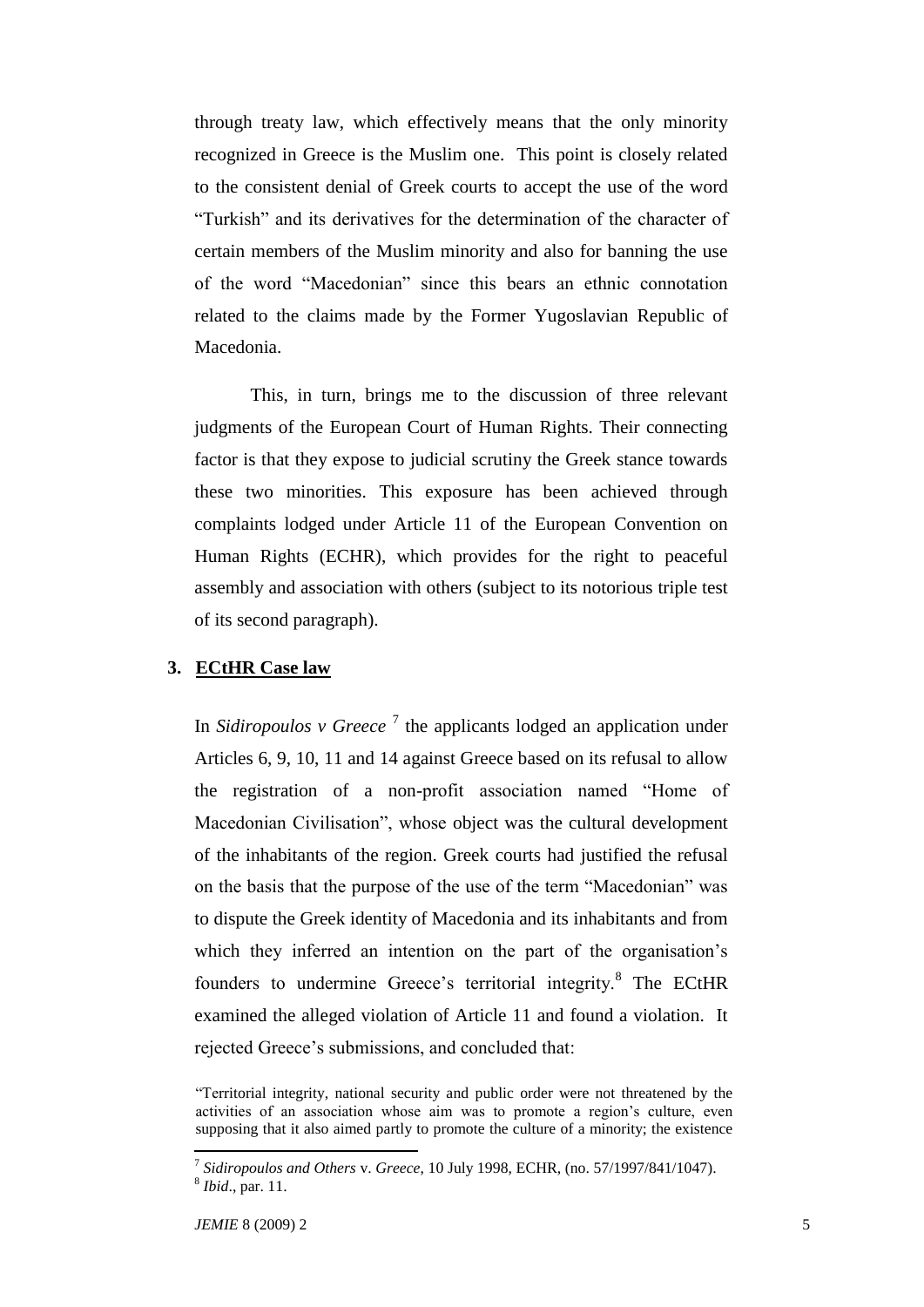of minorities and different cultures in a country was a historical fact that a "democratic society" had to tolerate and even protect and support according to the principles of international law."<sup>9</sup>

An aspect of the judgment which often escapes attention is the Court's passing reference to the Document of the Copenhagen Meeting of the Conference on the Human Dimension of the CSCE (Section IV) of 29 June 1990 and the Charter of Paris for a New Europe of 21 November 1990 which allow the formation of associations aiming to protect cultural and spiritual heritage. The Court usually refrains from taking into consideration other international instruments when called to decide upon an alleged violation. In light of this, it is somewhat odd that it chose to refer to "soft law" instruments, adopted outside the framework of the Council of Europe to enhance its judgment.

*Ouranio Toxo v Greece<sup>10</sup>* was another judgment handed down by the Court which also related to the Macedonian minority. The case was brought before the Court by a political party which took part in elections with the declared aim to defend the Macedonian minority residing in Greece.<sup>11</sup> Its headquarters were ransacked by the town's inhabitants following the affixture of a sign which bore the name of the party in Greek and Macedonian languages. The central complaint under Article 11 was that the acts directed against the party, the participation of the clergy and municipal authorities in the said acts and the inactivity of the police to stop the ransacking constituted interference with the freedom of association. Additional allegations under Articles 6, 8, 10 and 14 were also included. The Court, in finding a violation of Article 11, reiterated the abovementioned passage in *Sidiropoulos* and added:

<sup>&</sup>quot;The emergence of tensions is one of the unavoidable consequences of pluralism, that is to say the free discussion of all political ideas. Accordingly, the role of the authorities in such circumstances is not to remove the cause of tension by eliminating pluralism, but to ensure that the competing political groups tolerate each other […]

 9 *Ibid*., par. 41.

<sup>10</sup> *Ouranio Toxo and others* v. *Greece,* 20 October 2005, ECHR, (Appl. no. 74989/01).

<sup>&</sup>lt;sup>11</sup> The party took part in the elections for the European parliament of 1999 and 2004. It received 0, 08 per cent and 0,10 per cent of the ballots. [www.ypes.gr/ekloges/content/gr/europ\\_fr.htm,](http://www.ypes.gr/ekloges/content/gr/europ_fr.htm) (18 July 2009).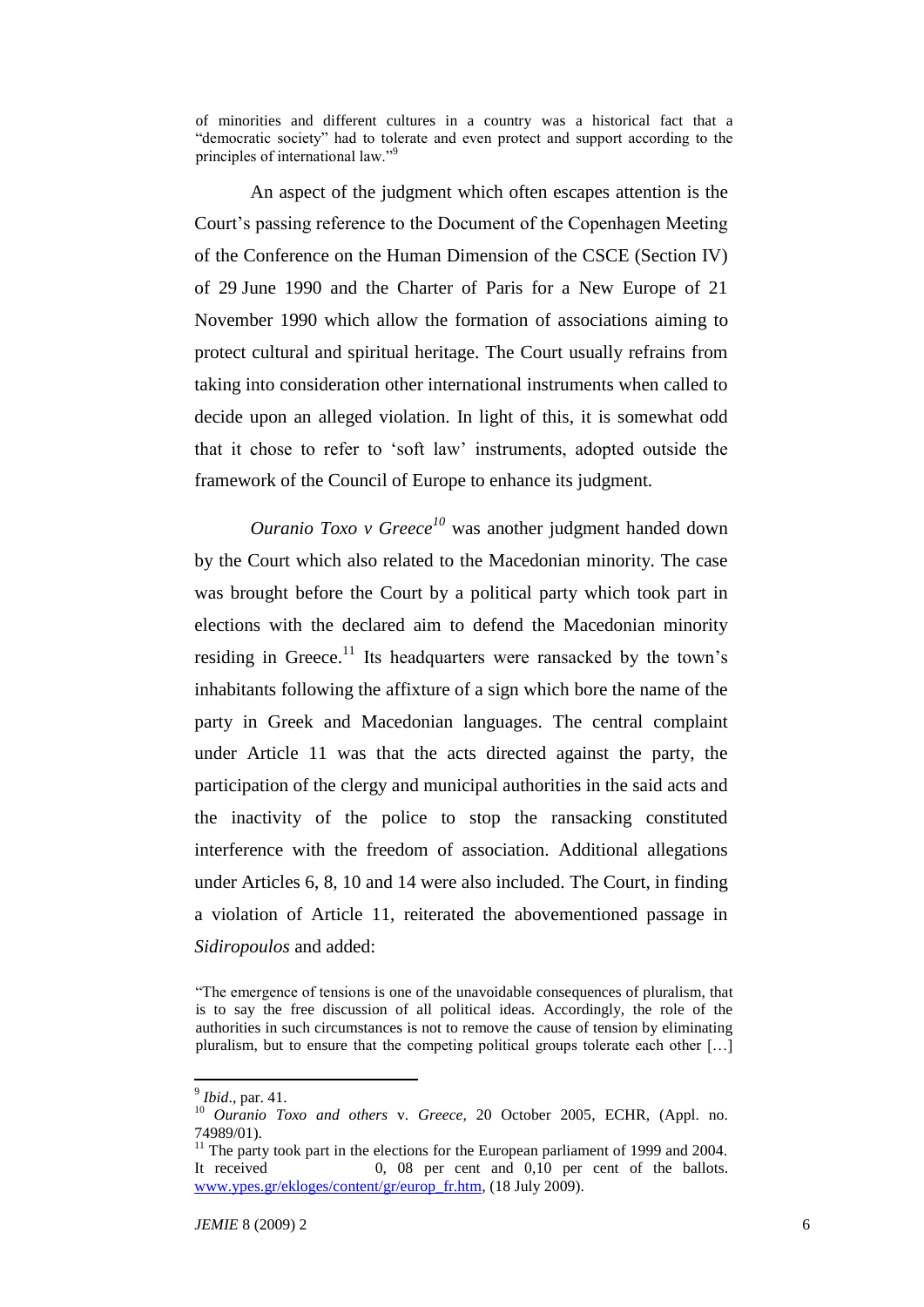The Court considers that the role of State authorities is to defend and promote the values inherent in a democratic system, such as pluralism, tolerance and social cohesion. In the present case, it would have been more in keeping with those values for the local authorities to advocate a conciliatory stance, rather than to stir up confrontational attitudes."<sup>12</sup>

The acknowledgment of the Court that amongst the aims of the party is the defence of the Macedonian minority living in Greece is cryptic.<sup>13</sup> This statement lends itself to divergent interpretations since it can be construed as an implicit recognition of collective rights. The categorical acceptance as to the existence of a Macedonian minority in conjunction with its representation by the political party seems to offer a strong argument towards this direction.

The third and more recent judgment is the case of *Tourkiki Enosi Xanthis and others v Greece*. <sup>14</sup> The applicants lodged an application under Articles 6, 9, 10, 11 and 14 of the ECHR following the dissolution by court decision of the association, the Turkish Union of Xanthi. The national court had held that because the use of the adjective "Turkish" was contrary to public order, the association was to be dissolved. The sole minority recognised by the Greek State in the region is the Muslim one. The Court considered Art. 11 as *lex specialis* to Art. 9 and 10 and found:

« La Cour estime qu"il ne lui appartient pas d"évaluer le poids accordé par l"Etat défendeur aux questions relatives à la minorité musulmane en Thrace occidentale. Elle ne considère pas pour autant que seuls le titre et l"emploi du terme « turc » dans les statuts de la première requérante suffisaient, dans le cas d"espèce, pour conclure à la dangerosité de l"association pour l"ordre public. […]En effet, la Cour estime que, à supposer même que le véritable et unique but de l"association était de promouvoir l'idée qu'il existe en Grèce une minorité ethnique, ceci ne saurait passer pour constituer à lui seul une menace pour une société démocratique ; cela est d"autant plus vrai que rien dans les statuts de l"association n"indiquait que ses membres prônaient le recours à la violence ou à des moyens antidémocratiques ou anticonstitutionnels.» 15

### **3.1. Article 11 - Guarantee of political participation**

Article 11 of the ECHR is central to the analysis and discussion of these three judgments. It constitutes the cornerstone of every

 $12$  Paras. 40 and 42 of the judgment.

<sup>13</sup> *Ibid*., par. 41.

<sup>14</sup> *Affaire Tourkiki Enosi Xanthis et autres* c. *Grèce,* 27 March 2008, ECHR, (*Requête n o* 26698/05).

<sup>&</sup>lt;sup>15</sup> *Ibid.*, paras. 51 and 53 of the judgment.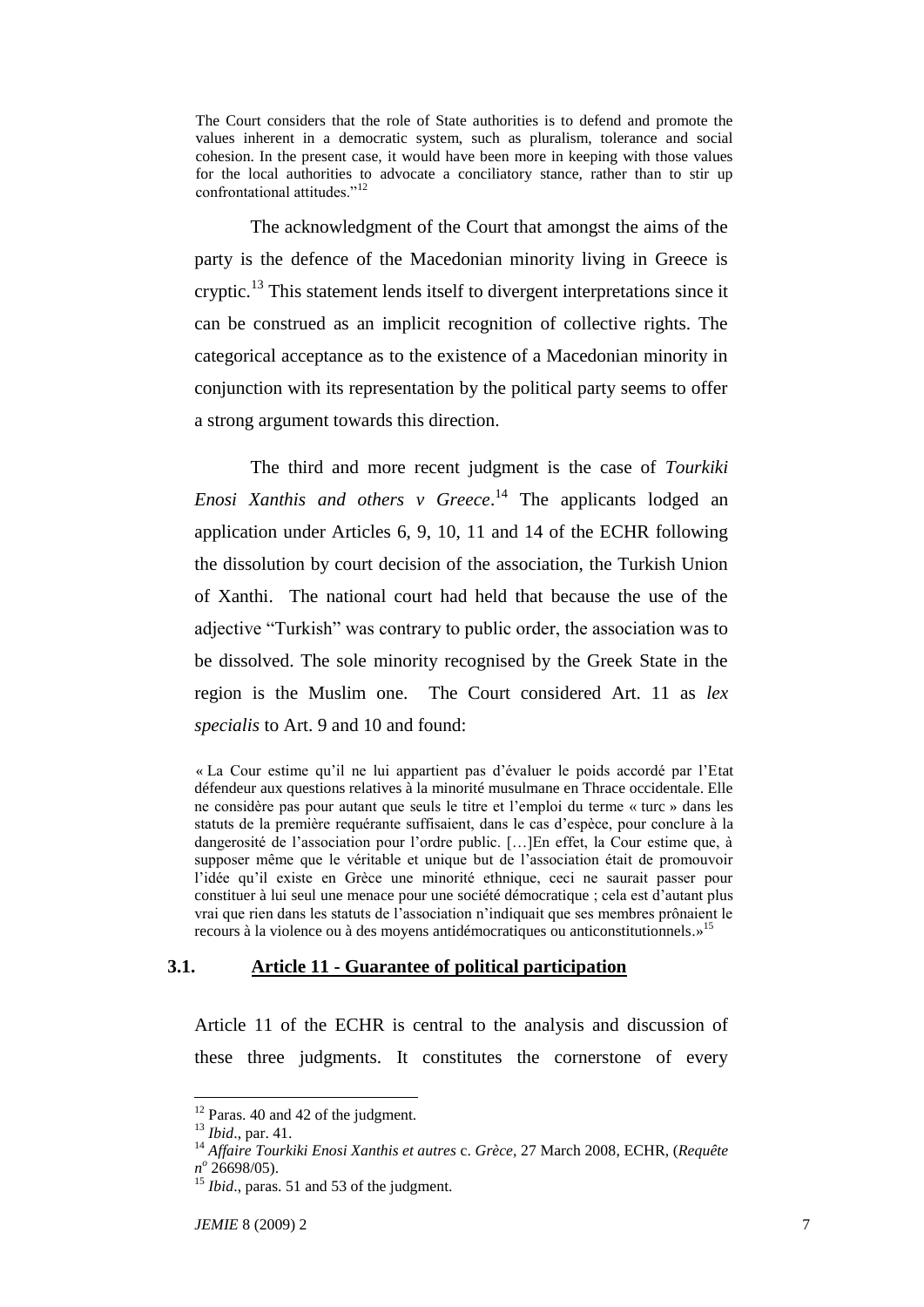democratic society and thus its importance can hardly be overstated.<sup>16</sup> Greece's persistent stance of refusing to register associations or failure to afford the necessary protection to political parties strikes at the heart of democratic values. At the same time it constitutes a violation of the right to self-identification for the members of such minorities. It deprives them of access to public life in a manner and under an identity that they themselves could have chosen. More importantly it dictates the conditions of self-perception to the individual members and their collective unions. For the Turkish minority, only its religious aspect is accepted to figure in the public domain, whereas the right to collective identification as 'Turkish' is banned. At a more extreme level, the existence of a Macedonian minority is denied altogether.

The two minorities find themselves in a disadvantageous position. State interference with their associations and parties is equivalent to negating the minorities' actual identity and existence.<sup>17</sup> Minorities are thus deprived of their access, as collective entities, to the public common domain. Greece aligns itself with the position that it is for the states to determine in the first place whether a minority exists.<sup>18</sup> However, this position cannot be accepted since it leads to the absurdity of denying the individual right to self-determination and publicly manifest this identity in collectiveness with others.

Article 11 can serve as a vehicle to advance the idea of collective rights of groups. For Article 11 to provide the full range of its capacity as a guarantor of political liberties, a shift in its interpretation from the ECtHR is needed. It is unduly legalistic to rely on the external form of the association as a legal entity and not acknowledge that its existence is not an end itself but it is the means for the promotion of various aims which are vital for a minority. The

 $16$ Hillgruber, C. and M. Jestaedt (1994). The European Convention on Human Rights and the protection of national minorities, Verlag Wissenschaft und Politik., p. 47.

 $17$ Thio, L.-a. (2005). Managing Babel: the international legal protection of minorities in the twentieth century. Leiden; Boston, Martinus Nijhoff Publishers., p. 7.

<sup>&</sup>lt;sup>3</sup>Weller, M. (2005). The rights of minorities in Europe: a commentary on the European Framework Convention for the Protection of National Minorities. Oxford; New York, Oxford University Press., p. 633.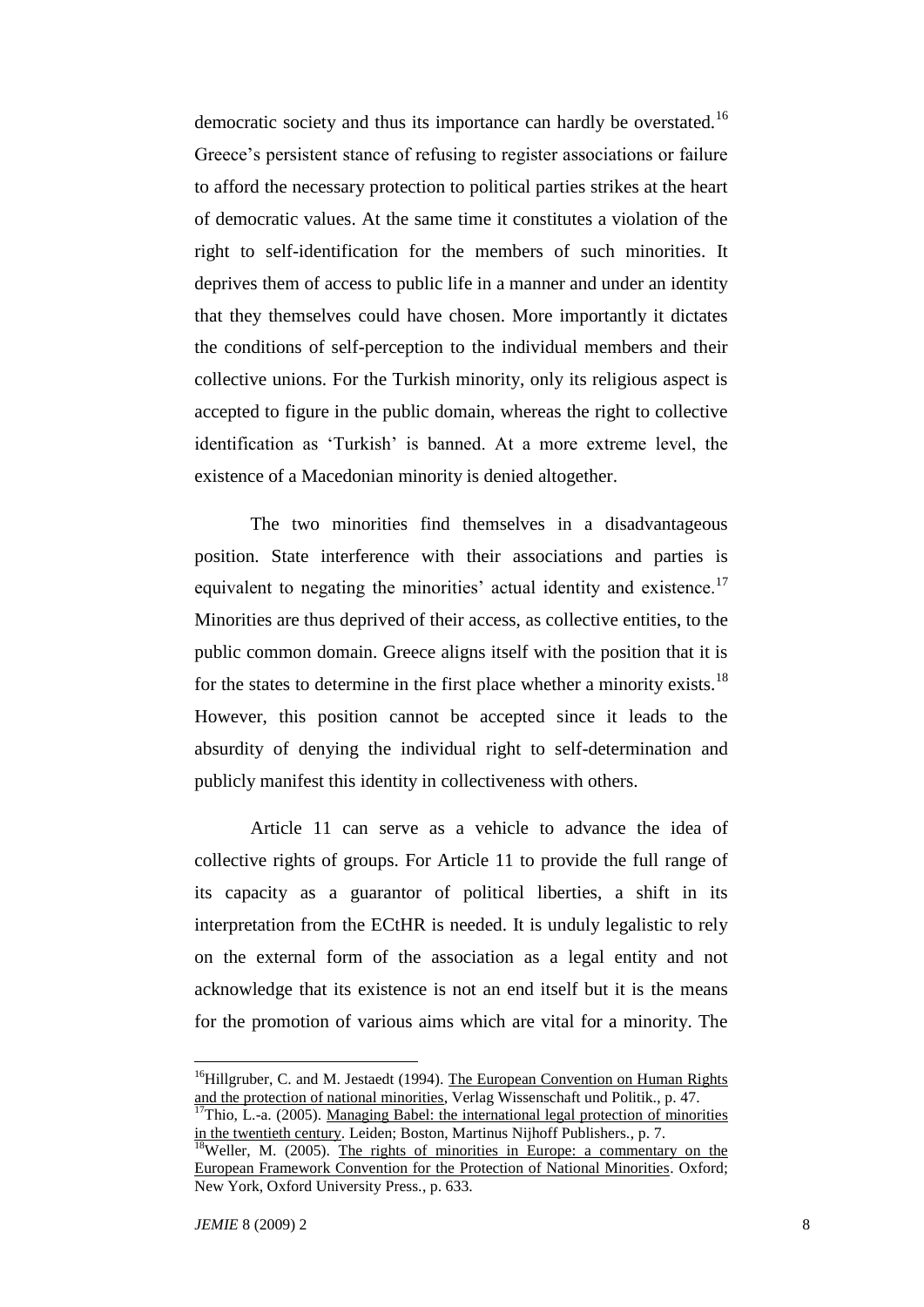primary aim of the ECHR is the protection of the individual, but certain articles cannot be understood solely as a summation of individual rights. The context of group activities and wills is needed for the rights to be practical, effective and meaningful.<sup>19</sup> Article 11 bears a double genre/identity which is amenable for invocation by both individuals and groups. The crux of this idea is the existence of a continuum of rights. An individual right to create an association with others loses its individuality the moment the will and purpose of the individuals is expressed. It is thus transformed into a right borne by a further bearer: the association itself, and in the context of this paper a minority group. This is a view which is not endorsed by the ECtHR"s jurisprudence and scholars, as the following section on Article 14 illustrates.

# **3.2. Rusty and unused: Article 14**

Although in the aforementioned cases the applicants advanced explicit arguments as to the minority contours of their rights, the Strasbourg Court refrained in all three cases to examine the alleged violation of Article 14 which prohibits discrimination on the basis of association with a national minority in the enjoyment of *Convention* rights. Critics of this approach advance the idea that the main feature of the Court"s related jurisprudence remains insensitive to minority rights, $20$  whereas others have argued that "it would be an exaggeration to state that the supervisory mechanism of the convention is completely insensitive to the minority issue."<sup>21</sup>

Article 14 included the only reference in the ECHR architecture to minority rights until 2005, when Protocol 12 to the

 $19$  Hadden, T. (2000). "The pendulum theory of individual, communal and minority rights." 3:1 *Critical Review of International Social and Political Philosophy*., p. 78. <sup>20</sup>Scheinin, M. (2003). Minority rights: additional rights or added protection. Human

rights and criminal justice for the downtrodden : essays in honour of Asbjørn Eide M. Bergsmo. Leiden, M. Nijhoff., p. 498.

<sup>&</sup>lt;sup>21</sup>Henrard, K. (2000). Devising an adequate system of minority protection: individual human rights, minority rights, and the right to self-determination. The Hague; Boston, M. Nijhoff., p. 85.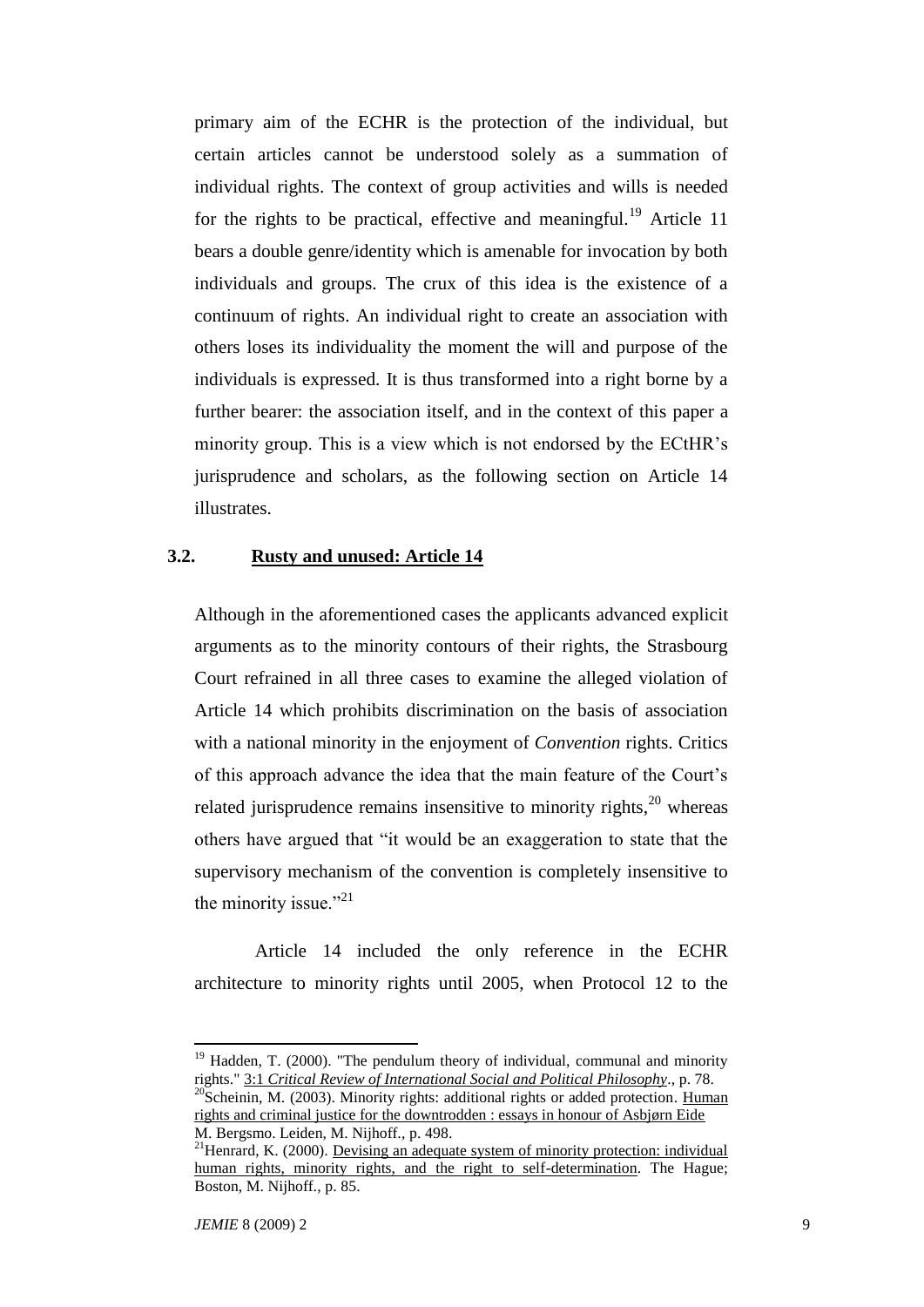ECHR came into force.<sup>22</sup> The Court's circumspect approach may well be attributed to its lack of willingness to engage in a matter which may potentially have political repercussions. From a legal point of view, one has to be mindful that the ECHR was not promulgated with a view to tackling minority issues. At the time of its drafting the international community had elbowed aside any public discourse on minorities. Indeed, the lack of international consensus even on its basic understandings of minorities, as well as the superseding of nationalistic antagonisms by the East-West divide, rendered the question not topical. Instead, the focus had shifted to the protection of individual rights. Against this backdrop, Article 14"s application until today appears as a missed opportunity: since it had been the only instance where 'minority' appeared in the text of the Convention, it ought to have been understood and applied in such a manner as to promote actively the protection of minority rights.

A free-standing non-discrimination clause was introduced by Protocol 12 stipulating: "The enjoyment of any right set forth by *law*  shall be secured without discrimination on any ground such as […] association with a national minority […]". However, it is still too early to draw any conclusions as to the Protocol"s impact on the complexion of the ECHR, all the more so for minority protection, due to its recent entry into force and the limited number of countries that have ratified it. What way ahead then?

### **4. Back to the future: a method of interpretation from the past**

It is submitted that a two-prong approach to minorities' issues is more plausible. On the one hand it must be recognized that the ECHR has its limits:

"[…] the current set of individual human rights enshrined in the ECHR and the concomitant interpretation of these rights is generally not far reaching to address

<sup>&</sup>lt;sup>22</sup> ETS 177 – Convention for the Protection of Human Rights (Protocol No. 12), 4.XI.2000, entered into force on 1 April 2005. [www.conventions.coe.int/Treaty/Commun/QueVoulezVous.asp?NT=177&CM=8&D](http://www.conventions.coe.int/Treaty/Commun/QueVoulezVous.asp?NT=177&CM=8&DF=3/19/2009&CL=ENG) [F=3/19/2009&CL=ENG,](http://www.conventions.coe.int/Treaty/Commun/QueVoulezVous.asp?NT=177&CM=8&DF=3/19/2009&CL=ENG) (19 July 2009).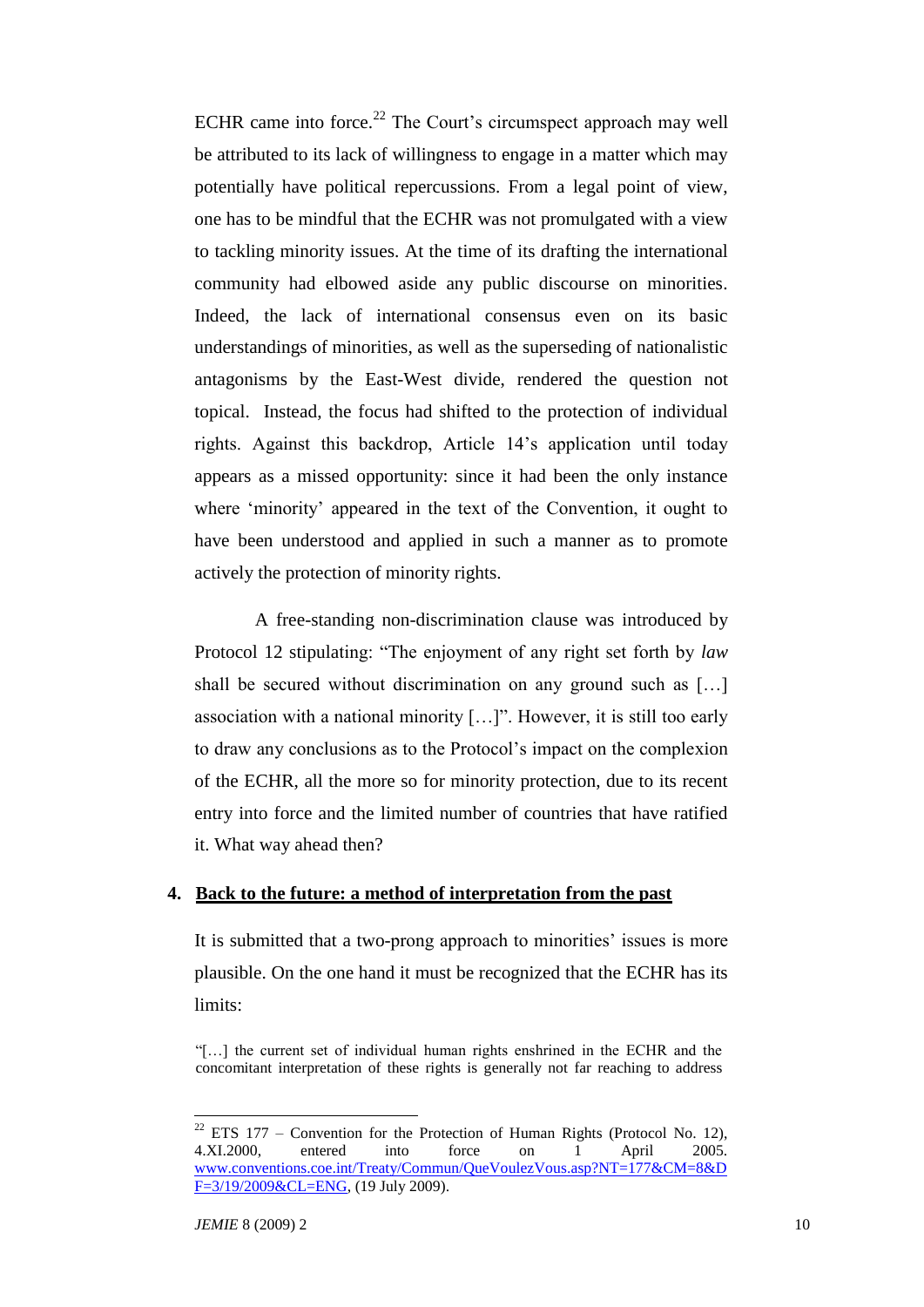(appropriately) the needs and wishes of minorities regarding the protection and promotion of their separate identity."<sup>23</sup>

This is not to suggest that these limits have been reached  $-$  on the contrary, the Court has been able to read the ECHR rights in the light of current developments. It regards it as a 'living instrument' and also adopts a dynamic interpretation of the rights therein.<sup>24</sup> It is submitted that the Court can still accommodate the claims of minorities using these two interpretative tools.

On the other hand, the ECtHR cannot but observe developments in international law and especially within the context of the Council of Europe. The adoption and entry into force of the Framework Convention for the Protection of National Minorities (FCNM) has been a major development.<sup>25</sup> It is of particular relevance to the topic of this paper to refer to Article 15 of the FCNM which requires States to create the conditions necessary for the effective participation of persons belonging to national minorities in cultural, social and economic life and in public affairs, in particular those affecting them. A cross-fertilisation of the ECtHR"s judgments and a reading of the articles enshrined in the ECHR in the light of the FCNM provisions and spirit can expand the hermeneutic horizons of the ECHR. It must be also noted that this has already been the subject of some attention (and controversy) for the Court:

"We must pay attention to the changing conditions in Contracting States and give recognition to any emerging consensus in Europe as to the standards to be achieved. [...]There is an emerging consensus amongst the member States of the Council of Europe recognising the special needs of minorities and an obligation to protect their security, identity and lifestyle (see paragraphs 55-67 of the judgment, in particular the Framework Convention for the Protection of National Minorities), not only for

<sup>23</sup> Henrard, *supra* note 21, p. 63.

<sup>&</sup>lt;sup>24</sup> As regards the 'living instrument' assessment *see*: Tyrer v. United Kingdom (Appl. 5856/72) and Loizidou v. Turkey (Appl. no 15318/89) (preliminary objections). As regards the "dynamic interpretation" the reader is directed to case-law proving the changing attitudes towards homosexuality, children born out of wedlock and transsexuals.

 $25$  CETS No.: 157 - Framework Convention for the Protection of National Minorities, Adopted on 1/2/1995, entered into force 1/2/2998. www[.conventions.coe.int/Treaty/Commun/QueVoulezVous.asp?NT=157&CM=8&D](http://conventions.coe.int/Treaty/Commun/QueVoulezVous.asp?NT=157&CM=8&DF=3/19/2009&CL=ENG) [F=3/19/2009&CL=ENG.](http://conventions.coe.int/Treaty/Commun/QueVoulezVous.asp?NT=157&CM=8&DF=3/19/2009&CL=ENG), (18 July 2009).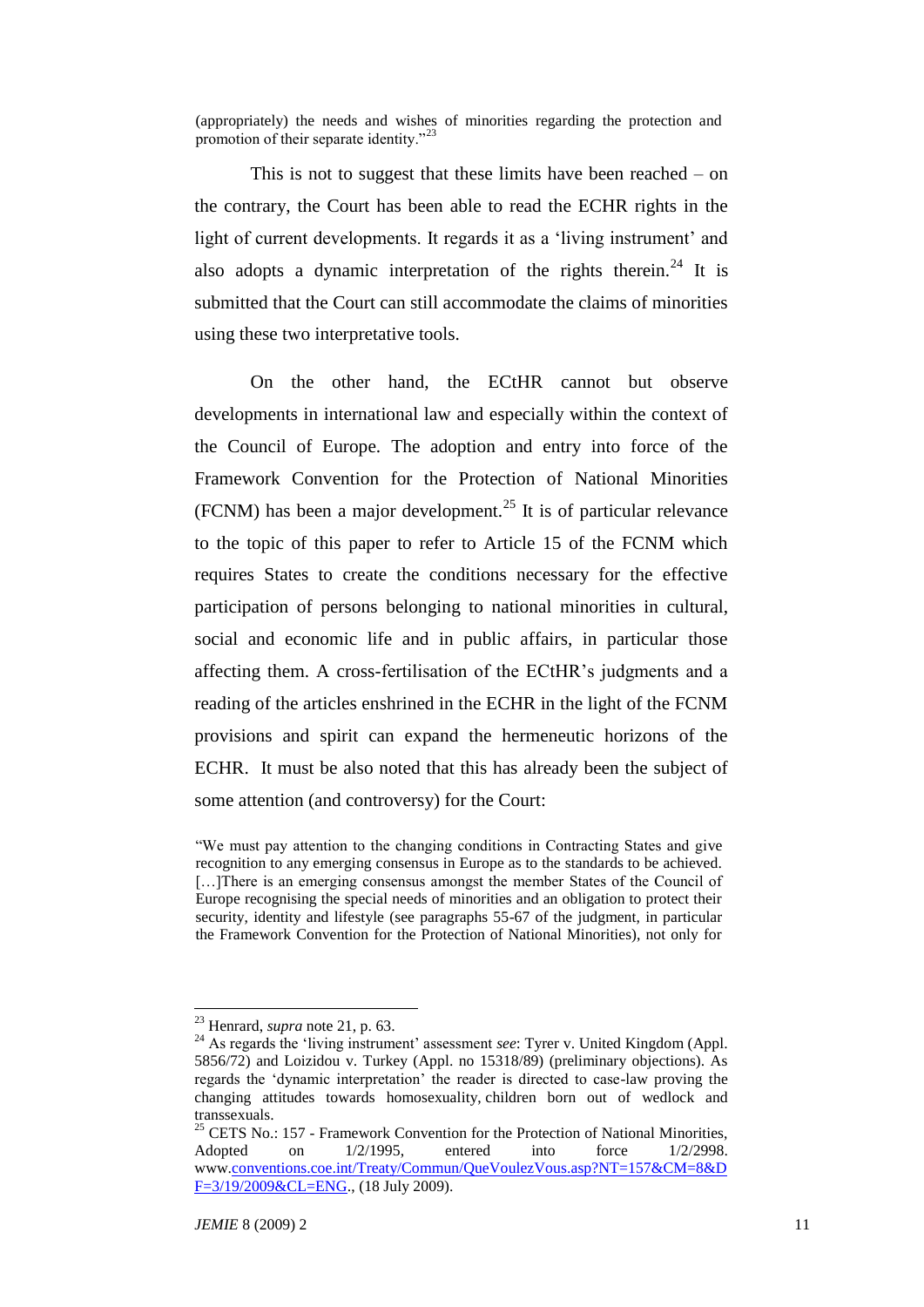the purpose of safeguarding the interests of the minorities themselves but also in order to preserve a cultural diversity of value to the whole community."<sup>26</sup>

This emerging consensus can further be traced within other documents such as the UN Declaration on the rights of persons belonging to national or ethnic, religious and linguistic minorities<sup>27</sup> and the Lund Recommendations on the effective participation on national minorities in public life.<sup>28</sup> This proliferation of binding and nonbinding instruments leads to the consideration of whether there is a general customary norm in relation to the protection of minorities in international law. Rozakis has asserted that:

"Whilst the international community has helped to set new norms and has thus "internalised" the concern over minorities, its customary rules of protection remain ambivalent. It requires the international community to reconcile this discrepancy."<sup>29</sup>

Although this is not the theme of this paper, it is contended that the adoption of the FCNM as well as the abovementioned proliferation of standard-setting suggest that there may be a gradual move towards the formation of customary law in the field. Notwithstanding this, political pressure on "persistent objectors" to the FCNM, as Greece, will continue to mount in order to provide credible reasons for their denial to join the mainstream of the international community. And this pressure may prove to be a catalyst for a change of this kind in the future.

As a final comment, it is emphasized that the international legal landscape is changing. Following the fall of communist regimes in Eastern Europe, States in the region were once again confronted with the problems that were lying dormant (or suppressed) for nearly 50 years. Minorities have become once again a priority on the agenda and

<sup>26</sup> *Chapman* v. *UK*, 18 January 2001, ECHR, (Appl. no. 27238/95), Joint dissenting opinion of judges Pastor Ridruejo, Bonello, Tulkens, Strážnická, Lorenzen, Fischbach and Casadevall, par. 3.

<sup>&</sup>lt;sup>27</sup> G.A. RES. 47/135, 47 U.N. GAOR Supp. (No.49) AT 210, U.N. DOC. A/47/49 (1992), 18 December 1992.

 $28$  Lund Recommendations on the effective participation on national minorities in public life, [www.osce.org/documents/hcnm/1999/09/2698\\_en.pdf,](http://www.osce.org/documents/hcnm/1999/09/2698_en.pdf) (18 July 2009).

 $29$ Rozakis, C. (1996). The international protection of minorities in Greece. Europe in change. Greece in a changing Europe: between European integration and Balkan disintegration? K. Featherstone and K. Ifantis, Manchester University Press., p.109.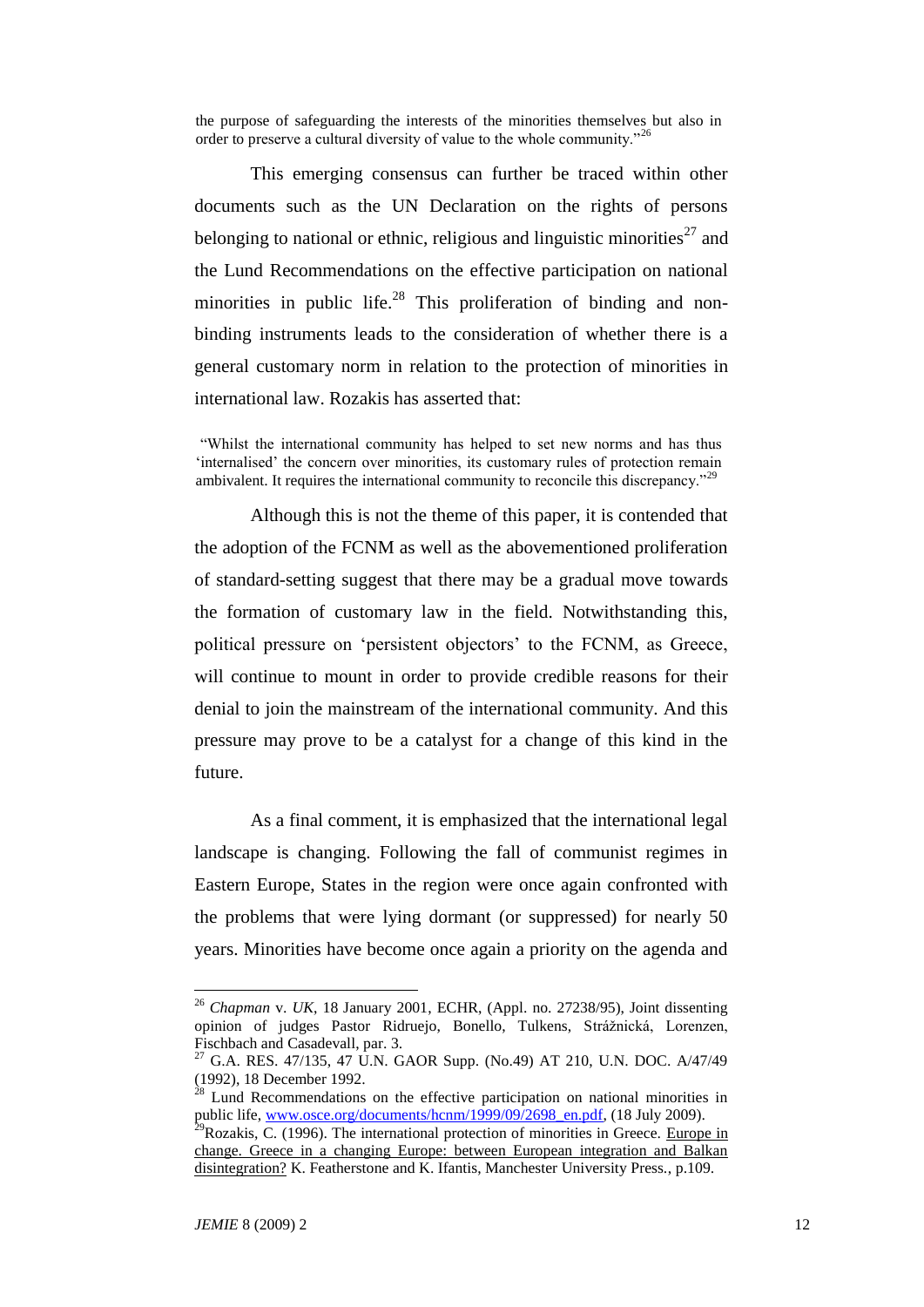legal regulation is called for. New instruments, of divergent legal nature and binding force, have been put in place. The Council of Europe, already at the forefront of human rights developments with the ECHR, devised a new mechanism, the FCNM, to deal efficiently with minorities. States (and their omnipresent sovereignty) still remain the determinant factors in this process of standard setting. However, the underlying catalyst of this process is change.

### **4.1. Reasons for considering change**

Greece is already lagging behind the current developments in minorities' protection, doing so by burying its head in the sand. It continues to view their claims as politically motivated, attributed to the irredentist and revisionist policies of its neighbouring countries.<sup>30</sup> It is submitted that Greece must reconsider its practice and strive for a comprehensive protection of minority rights, which will bring it in line with the current state of affairs, at least at the ECHR level. In this regard, domestic courts have an important role. There are several arguments that advocate for such a change.

First, Greece is a State Party to the ICCPR which includes Article 27, referring to ethnic minorities. Hence, it is already bound and obliged to respect one of the core international human rights' instruments.

Second, the interpretation given to the ECHR by the Court in relation to minorities may not be as progressive as mainstream human rights jurists might have expected, but the fact remains that its attitude is changing. The three cases discussed previously are termed in a resonant manner that cannot be simply ignored.

Third, there is a fundamental disregard of one of the first authoritative references to minorities by the Permanent Court of

 $30<sub>1</sub>$ Supra n. 1, paras. 13 and 41. Further on the position of Greece: [http://www.mfa.gr/www.mfa.gr/en-US/Policy/Geographic+Regions/South-](http://www.mfa.gr/www.mfa.gr/en-US/Policy/Geographic+Regions/South-Eastern+Europe/Balkans/Bilateral+Relations/FYROM/FYROM+-+THE+NAME+ISSUE.htm)[Eastern+Europe/Balkans/Bilateral+Relations/FYROM/FYROM+-](http://www.mfa.gr/www.mfa.gr/en-US/Policy/Geographic+Regions/South-Eastern+Europe/Balkans/Bilateral+Relations/FYROM/FYROM+-+THE+NAME+ISSUE.htm) [+THE+NAME+ISSUE.htm](http://www.mfa.gr/www.mfa.gr/en-US/Policy/Geographic+Regions/South-Eastern+Europe/Balkans/Bilateral+Relations/FYROM/FYROM+-+THE+NAME+ISSUE.htm) (Accessed 17 March 2010)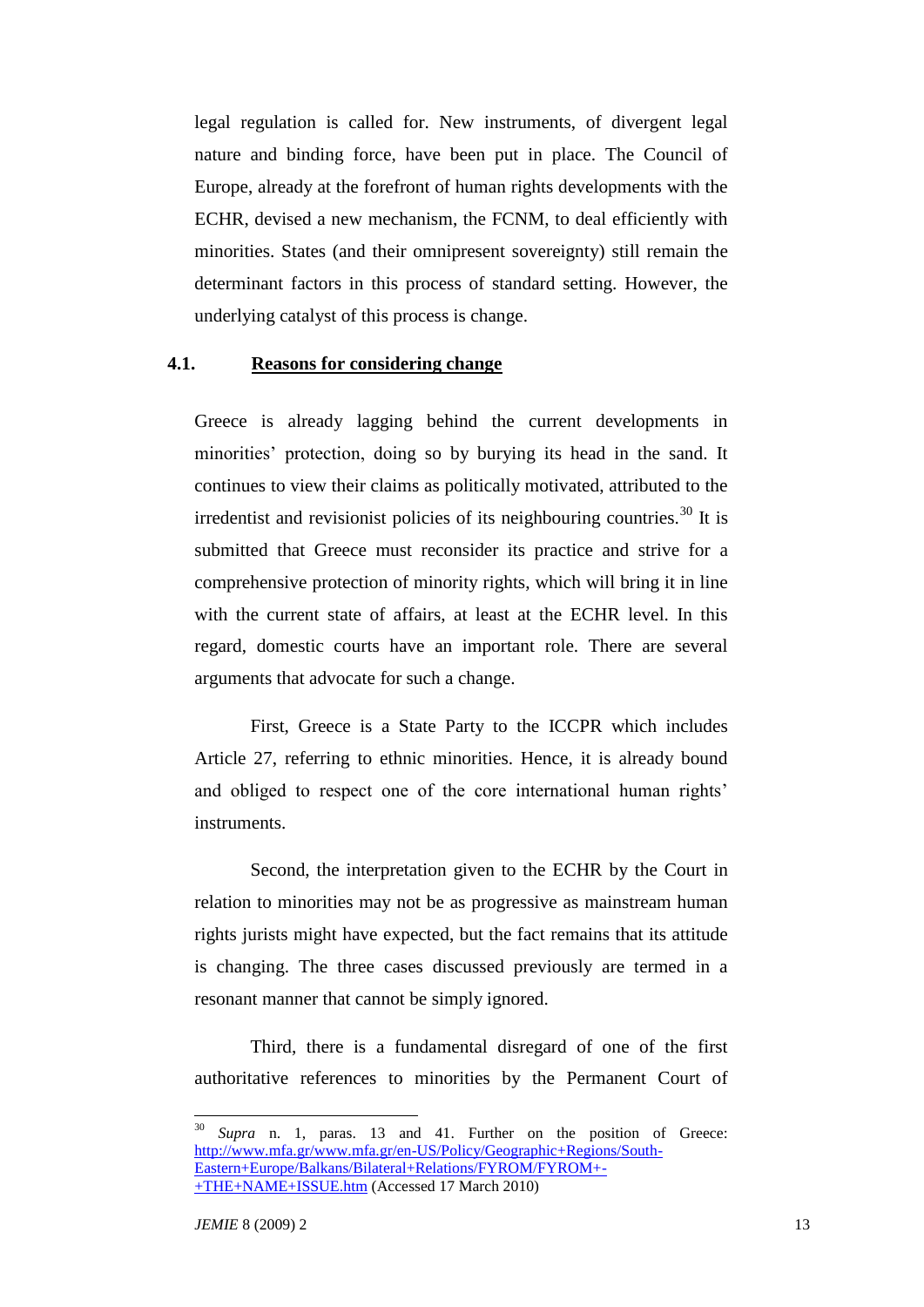International Justice. In *Minority Schools in Albania* it unequivocally stated that the existence of a minority does not turn on state recognition, as this entails a question of fact.<sup>31</sup> Ironically, what was at stake in this Advisory Opinion was the dispute over the existence and education rights of the Greek minority residing in Albania. This point brings to the surface a basic, diachronic contradiction of Greece's stance towards minorities. As long as Greece domestically interprets in the narrowest sense the rights accorded to them (or even, violates them), it cannot credibly argue in favour of the rights of Greek minorities residing in other countries.

Fourth, in relation to the FCNM, it is recalled that Greece has signed, but not ratified it.<sup>32</sup> As a signatory. Greece is bound by Article 18 of the Vienna Convention on the Law of Treaties to refrain from acts which would defeat the object and purpose of the FCNM.<sup>33</sup> In persisting to refuse the registration of associations of minorities,  $34$ Greece is clearly acting in stark contravention to Article 15 which, as mentioned above, relates to political participation of minorities.

### **5. Conclusion**

l

Human rights literature has largely analysed minority issues from the prism of yet another problematic area of law. This author takes a different stance as he regards these issues as challenging opportunities for further expansion of international and human rights law. The

 $31$ Advisory Opinion, (1935) PCIJ Ser. A/B. [www.worldcourts.com/pcij/eng/decisions/1935.04.06\\_albania/,](http://www.worldcourts.com/pcij/eng/decisions/1935.04.06_albania/) (21 July 2009). <sup>32</sup>[www.conventions.coe.int/Treaty/Commun/ChercheSig.asp?NT=157&CM=8&DF=](http://www.conventions.coe.int/Treaty/Commun/ChercheSig.asp?NT=157&CM=8&DF=3/20/2009&CL=ENG.)

 $\frac{3/20/2009\&CL=ENG.}{33}$ , (24 July 2009).<br> $\frac{3}{33}$ Vienna Convention on Convention on the Law of Treaties, [www.untreaty.un.org/ilc/texts/instruments/english/conventions/1\\_1\\_1969.pdf,](http://www.untreaty.un.org/ilc/texts/instruments/english/conventions/1_1_1969.pdf) (20 July 2009).

<sup>&</sup>lt;sup>34</sup> Apart from this refusal, another problem has arisen which seriously undermines the effectiveness of the ECHR: "Despite the finding of a breach of Article 11 ECHR in *Sidiropoulos*, the association "Home of Macedonian Civilisation" did not manage to have its statute registered by domestic courts because it did not succeed in finding a lawyer willing to take care of legal formalities", [www.juristras.eliamep.gr/wp](http://www.juristras.eliamep.gr/wp-content/uploads/2008/09/greece.pdf.)[content/uploads/2008/09/greece.pdf.,](http://www.juristras.eliamep.gr/wp-content/uploads/2008/09/greece.pdf.) (24 July 2009).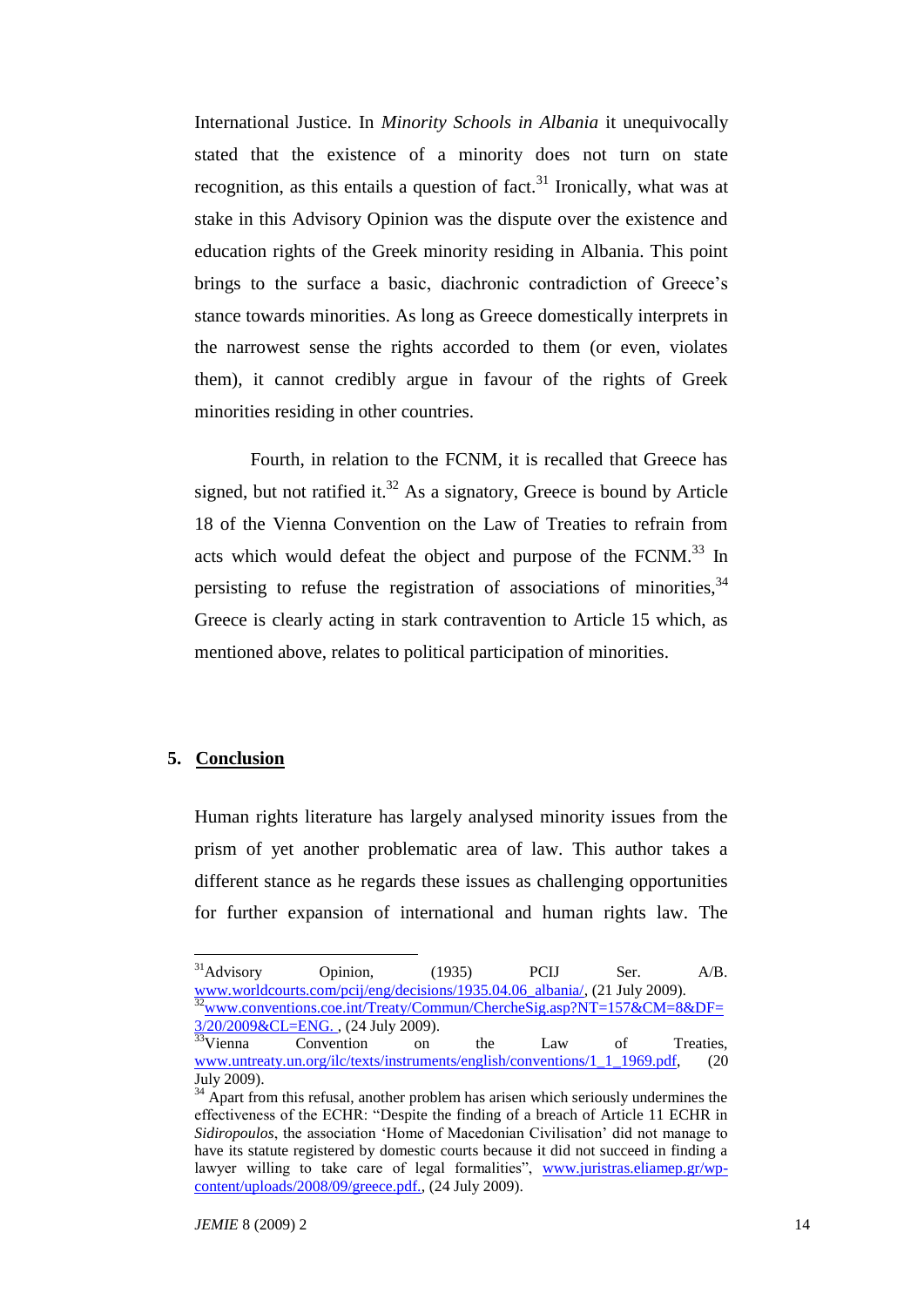examples of the examination of the customary nature of certain norms, the innovative provisions found in several instruments and the evolving jurisprudence of bodies, notably the ECHR, illustrate this.

Interested groups have opted in certain instances for strategic litigation before the ECHR in order to assert their rights.<sup>35</sup> At the same time political participation for minority groups can be upheld through a judicial process, as exemplified by the three judgments discussed above.<sup>36</sup> On the reverse side of the coin is the minority-conscious approach to the Convention which has not yet been fully explored. The Court should not continue to examine applications with "minority colour-blindness". Instead, it must place them in the overall context from which they emanate and refrain from excessive deference to States. In this way, it can provide for meaningful solutions and positively contribute to setting arrangements which promote integration and cultural diversity *lato sensu*.

However, the ECHR is not the only option for minority protection in Europe. Notwithstanding the programmatic nature of the FCNM, it is has set a new benchmark and "no real alternative has emerged to challenge [its] role as the most far-reaching European standard for the protection of national minorities."<sup>37</sup>

In addition to the aforementioned, a body of 'soft law' instruments has emerged in the last two decades which suggests the existence of a common consensus in the international community with regard to minorities. Progress is slow, but one must be mindful of the fact that the overall legal situation has advanced more in the last 20 years than it has done in the past two centuries.

<sup>35</sup> *See* for example: *D.H. and others* v. *the Czech Republic*, 13 November 2007, ECHR, *(Application no. 57325/00)*.

<sup>&</sup>lt;sup>36</sup> Gilbert, G. (2002). "The Burgeoning Minority Rights Jurisprudence of the European Court of Human Rights." Human Rights Quarterly **24**. p. 778.

<sup>&</sup>lt;sup>37</sup>Jurado, E. and A. Korkeakivi (2006/7). "Completing the First Decade of Monitoring: Latest developments under the Framework Convention for the Protection of National Minorities." European Yearbook of Minority Issues **6**., p. 386.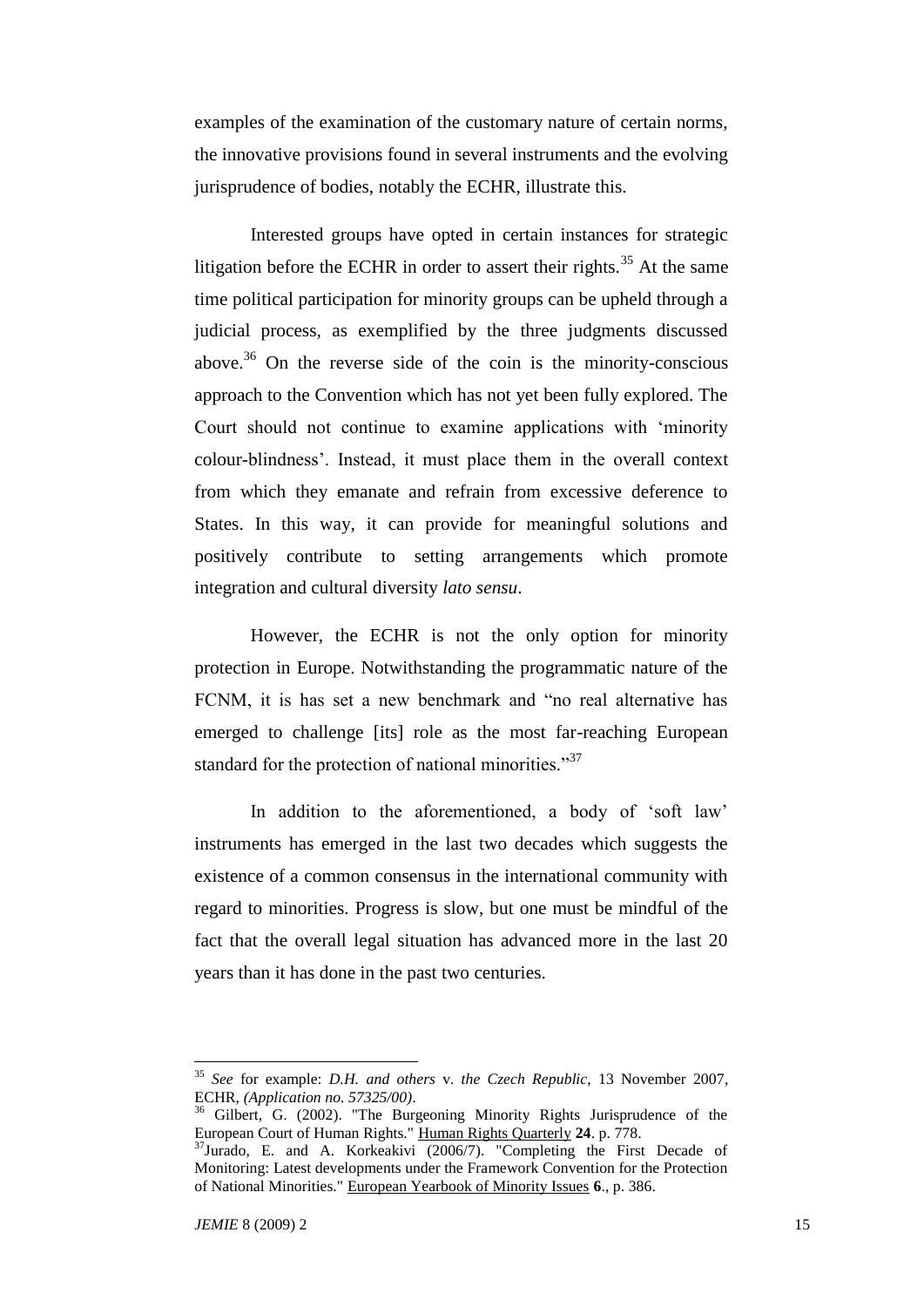This fundamental change cannot be disregarded by international actors, and most significantly States. Greece has long kept an intransigent attitude, failing to acknowledge the changing realities. A long standing fear of "Otherness" and of nationalistic contestations with neighbouring countries has created a tradition of institutionalized 'single-mindedness' when reflecting upon such issues. This paper has traced back to the League of Nations" era the roots of Greece"s unaltered position on minority protection. The long standing statist perceptions of bureaucratic establishments are not responsive to changes that seem to dispute sovereignty as the sole source of legitimacy. It is evident that even the most elaborate and comprehensive minority protection system may not accomplish to stop aggressive forms of minority rights vindication. It is equally evident, however, that negating minority rights will almost certainly provoke it.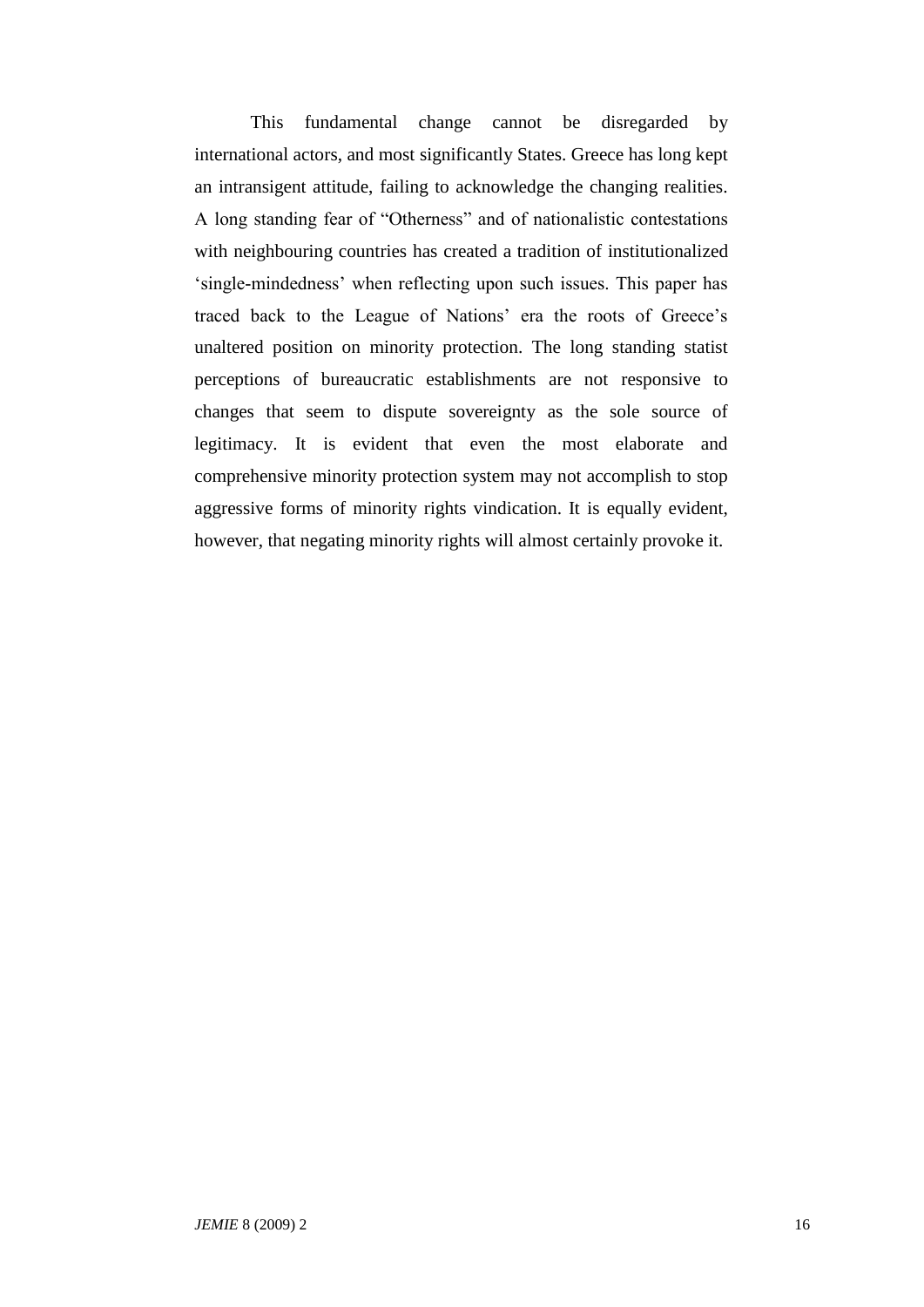# **Bibliography**

- Divane, L. (1995). Hellada kai meionotetes: to systema diethnous prostasias tes koinonias ton ethnon. Athena, Nephele.
- Gilbert, G. (2002). "The Burgeoning Minority Rights Jurisprudence of the European Court of Human Rights." Human Rights Quarterly **24**.
- Hadden, T. (2000). "The pendulum theory of individual, communal and minority rights." 3:1 *Critical Review of International Social and Political Philosophy*.
- Henrard, K. (2000). Devising an adequate system of minority protection: individual human rights, minority rights, and the right to self-determination. The Hague; Boston, M. Nijhoff.
- Hillgruber, C. and M. Jestaedt (1994). The European Convention on Human Rights and the protection of national minorities, Verlag Wissenschaft und Politik.
- Jurado, E. and A. Korkeakivi (2006/7). "Completing the First Decade of Monitoring: Latest developments under the Framework Convention for the Protection of National Minorities." European Yearbook of Minority Issues **6**.
- Meijknecht, A. (2001). *Towards international personality: the position of minorities and indigenous peoples in international law*. Antwerp, Intersentia.
- Rozakis, C. (1996). The international protection of minorities in Greece. Europe in change. Greece in a changing Europe: between European integration and Balkan disintegration? K. Featherstone and K. Ifantis, Manchester University Press.
- Scheinin, M. (2003). Minority rights: additional rights or added protection. Human rights and criminal justice for the downtrodden : essays in honour of Asbjørn Eide
- M. Bergsmo. Leiden, M. Nijhoff.
- Thio, L.-a. (2005). Managing Babel: the international legal protection of minorities in the twentieth century. Leiden; Boston, Martinus Nijhoff Publishers.
- Tsitselikes, K. and D. Christopoulos (1997). To meionotiko phainomeno sten Hellada: mia symvole ton koinonikon epistemon. Athena, Ekdoseis Kritike.
- Weller, M. (2005). The rights of minorities in Europe: a commentary on the European Framework Convention for the Protection of National Minorities. Oxford; New York, Oxford University Press.

#### **ECtHR Judgments**

Chapman v. UK, (Appl. no. 27238/95), judgment of 18 January 2001.

D.H. and others v. the Czech Republic, *(Application no. 57325/00),* judgment of 13 November 2007

Loizidou v. Turkey (Appl. no 15318/89) (preliminary objections), judgment of 23 March 1995.

Ouranio Toxo and others v. Greece (Appl. no. 74989/01), judgment of 20 October 2005.

Sidiropoulos and Others v. Greece, (57/1997/841/1047), judgment of 10 July 2008.

Tourkiki Enosi Xanthis et autres c Grèce (*Requête n<sup>o</sup>* 26698/05), judgment of 27 March 2008.

Tyrer v. United Kingdom (Appl. 5856/72), judgment of 25 April 1978.

#### **UN DOCUMENTS and TREATIES**

*JEMIE* 8 (2009) 2 17